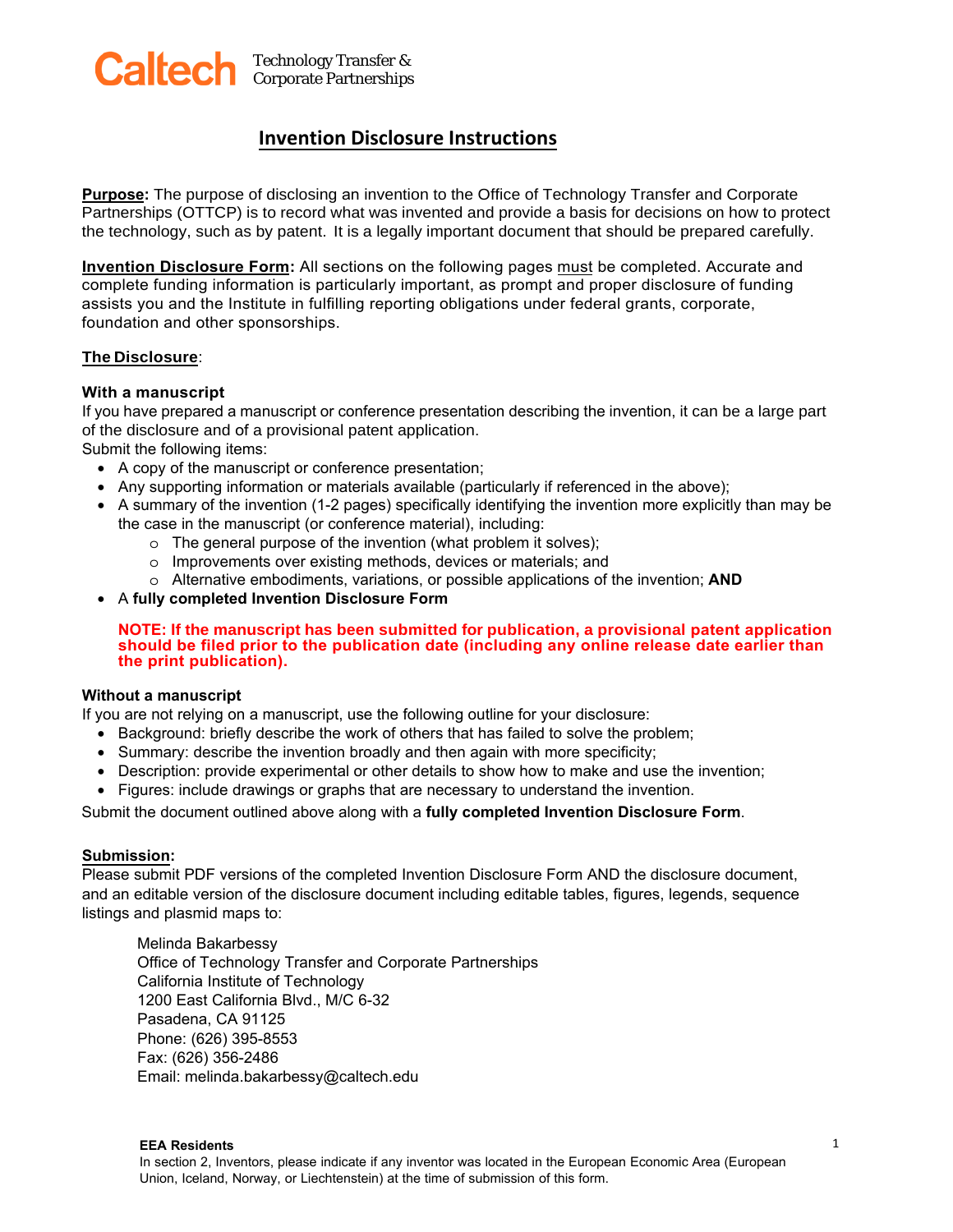# Technology Transfer & Corporate Partnerships

CIT No. OTTCP Use Only Invention Discl No.

# **Invention and Inventor Information**

- 1. **Title** of Invention (provide a concise title):
- 2. **Inventors** (list those thought to be inventors; add additional names using Additional Inventors Form, if necessary):

### **Inventor 1**

| <b>First Name</b>                                                                                                           | Middle Initial | Last Name   |            |  |
|-----------------------------------------------------------------------------------------------------------------------------|----------------|-------------|------------|--|
|                                                                                                                             |                |             |            |  |
| Status at time of invention (e.g., grad student, postdoc, faculty, visitor at X; if X = Caltech, include academic Division) |                |             |            |  |
|                                                                                                                             |                |             |            |  |
| Current Status (e.g., postdoc at Caltech; employee of Company X)                                                            |                |             |            |  |
| <b>Current Work Address</b>                                                                                                 |                |             |            |  |
| <b>Current Home Address</b>                                                                                                 |                |             |            |  |
| <b>Work Phone</b>                                                                                                           | Cell Phone     |             | Home Phone |  |
| Email Address(es) (students/postdocs: please provide two emails)                                                            |                | Citizenship |            |  |
| $\blacksquare$ .                                                                                                            |                |             |            |  |

Inventor 1 was a resident of the EEA at the time this form was submitted.

#### **Inventor 2**

| <b>First Name</b>                                                | Middle Initial | Last Name |                                                                                                                             |  |
|------------------------------------------------------------------|----------------|-----------|-----------------------------------------------------------------------------------------------------------------------------|--|
|                                                                  |                |           |                                                                                                                             |  |
|                                                                  |                |           | Status at time of invention (e.g., grad student, postdoc, faculty, visitor at X; if X = Caltech, include academic Division) |  |
|                                                                  |                |           |                                                                                                                             |  |
|                                                                  |                |           |                                                                                                                             |  |
| Current Status (e.g., postdoc at Caltech; employee of Company X) |                |           |                                                                                                                             |  |
| <b>Current Work Address</b>                                      |                |           |                                                                                                                             |  |
| <b>Current Home Address</b>                                      |                |           |                                                                                                                             |  |
| <b>Work Phone</b>                                                | Cell Phone     |           | Home Phone                                                                                                                  |  |
| Email Address(es) (students/postdocs: please provide two emails) |                |           | Citizenship                                                                                                                 |  |
|                                                                  |                |           |                                                                                                                             |  |

Inventor 2 was a resident of the EEA at the time this form was submitted.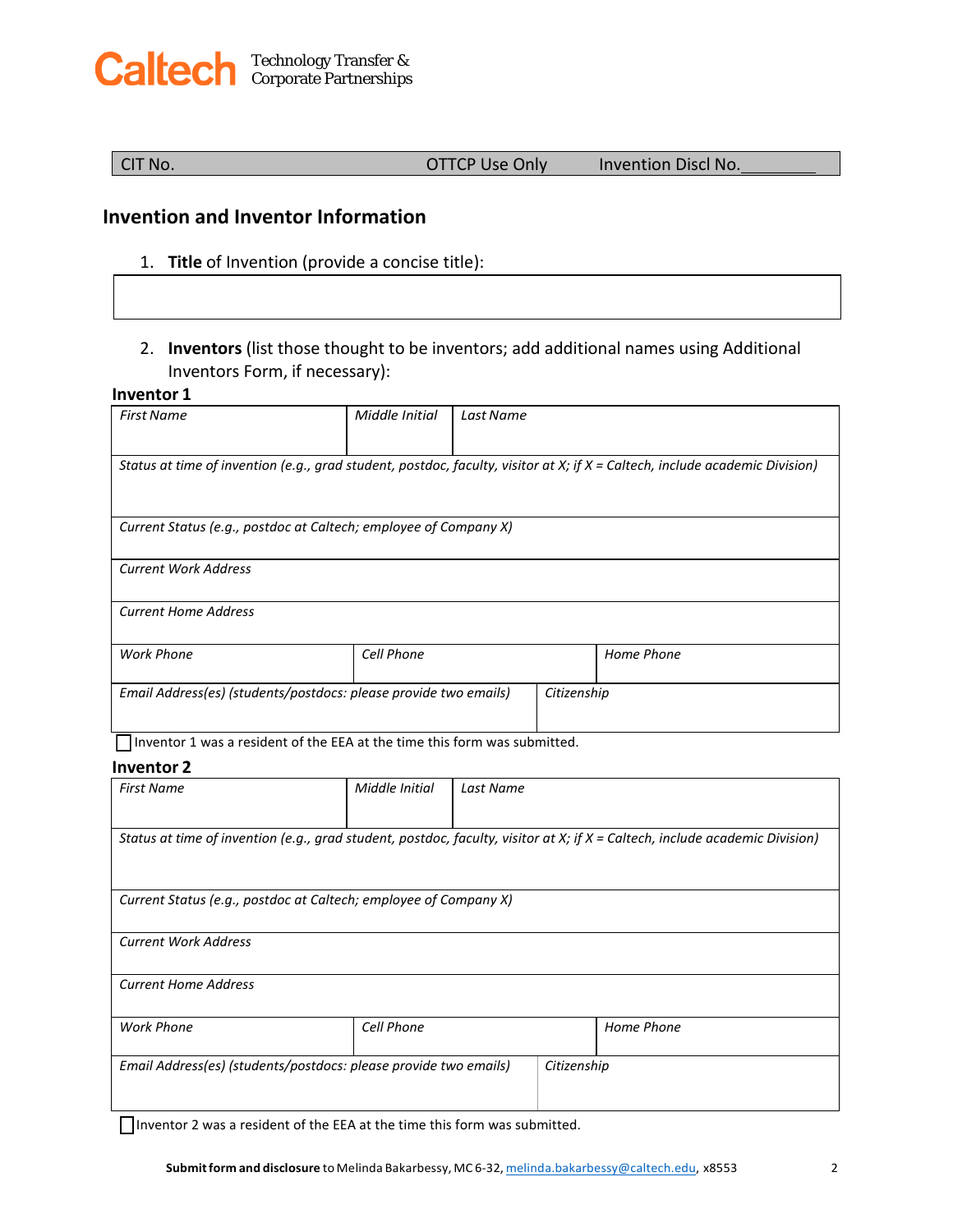

### **Inventor 3**

| <b>First Name</b>                                                                                                             | Middle Initial | Last Name   |            |
|-------------------------------------------------------------------------------------------------------------------------------|----------------|-------------|------------|
| Status at time of invention (e.g., grad student, postdoc, faculty, visitor at X; if $X =$ Caltech, include academic Division) |                |             |            |
| Current Status (e.g., postdoc at Caltech; employee of Company X)                                                              |                |             |            |
| <b>Current Work Address</b>                                                                                                   |                |             |            |
| <b>Current Home Address</b>                                                                                                   |                |             |            |
| <b>Work Phone</b>                                                                                                             | Cell Phone     |             | Home Phone |
| Email Address(es) (students/postdocs: please provide two emails)                                                              |                | Citizenship |            |

Inventor 3 was a resident of the EEA at the time this form was submitted.

#### **Inventor 4**

| <b>First Name</b>                                                                                                           | Middle Initial | Last Name   |  |  |
|-----------------------------------------------------------------------------------------------------------------------------|----------------|-------------|--|--|
| Status at time of invention (e.g., grad student, postdoc, faculty, visitor at X; if X = Caltech, include academic Division) |                |             |  |  |
| Current Status (e.g., postdoc at Caltech; employee of Company X)                                                            |                |             |  |  |
| <b>Current Work Address</b>                                                                                                 |                |             |  |  |
| <b>Current Home Address</b>                                                                                                 |                |             |  |  |
| <b>Work Phone</b>                                                                                                           | Cell Phone     | Home Phone  |  |  |
| Email Address(es) (students/postdocs: please provide two emails)                                                            |                | Citizenship |  |  |

Inventor 4 was a resident of the EEA at the time this form was submitted.

From the list above, please identify **primary contact for correspondence**: \_\_\_\_\_\_\_\_\_\_\_\_\_\_\_\_\_\_\_\_\_\_\_\_

## **3. Principal Investigator(s)**

*Identify the PI(s) of the laboratory/laboratories in which the invention was made*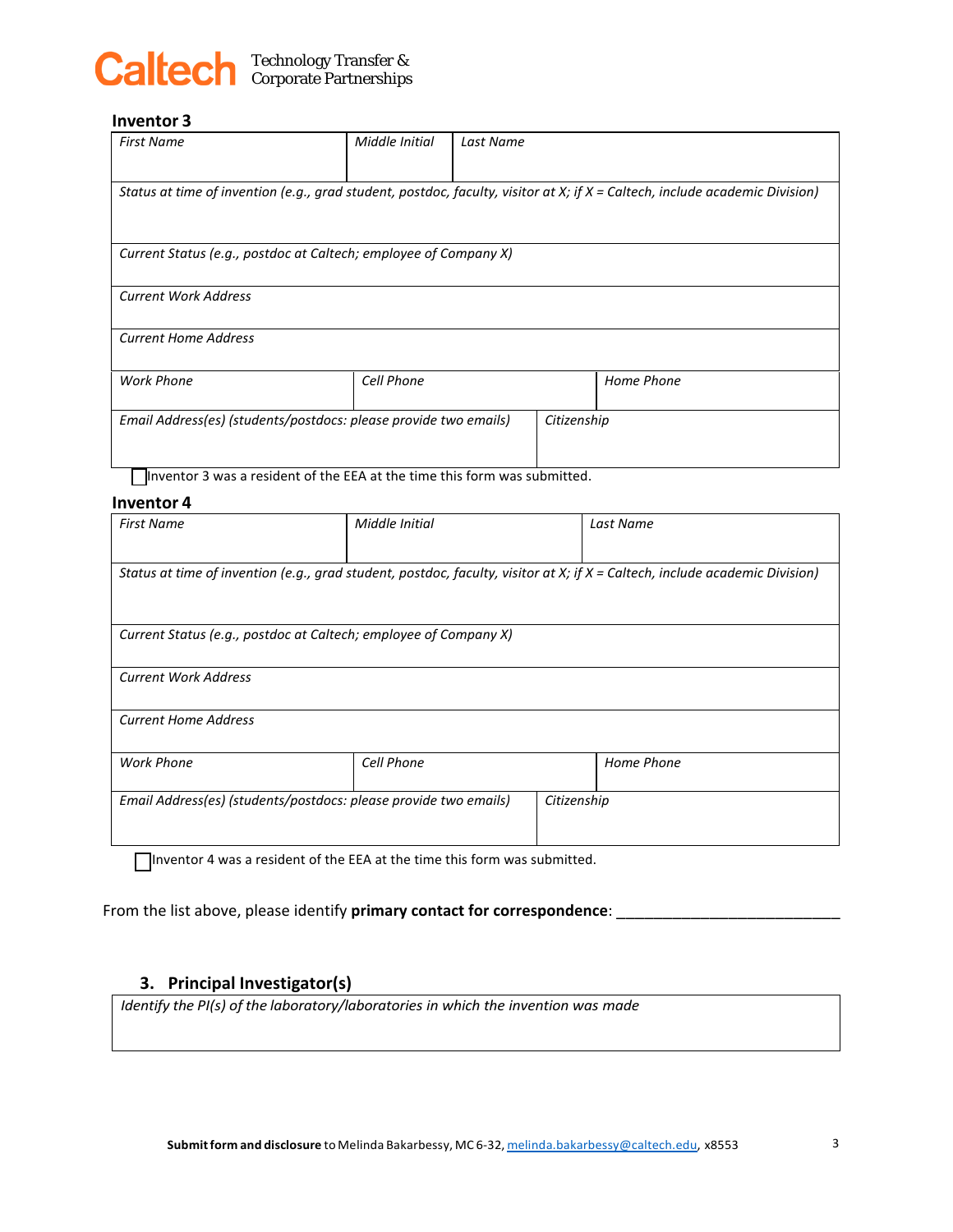

# **Funding and Other Resources**

ſ

4. **Funding Sources** (actual and proposed)

*Was the invention conceived or first actually reduced to practice in the performance of work funded, in whole or part, by any federal (or state) grants, contracts, or subawards; industry sponsored research; foundation grants; gifts; fellowships; or Caltech internal sources?*

*If YES, provide details below. If NO, check here: No funding supported the reported invention.*

| Federal (or state) Sponsor(s)                                 | Grant/Contract/Subaward<br>number(s) | Principal investigator (or<br>recipient, for fellowships) | PTA (project/task/award) |
|---------------------------------------------------------------|--------------------------------------|-----------------------------------------------------------|--------------------------|
|                                                               |                                      |                                                           |                          |
|                                                               |                                      |                                                           |                          |
|                                                               |                                      |                                                           |                          |
| <b>Industry or Foundation</b><br>sponsored research funder(s) | Grant/Contract/Subaward<br>number(s) | <b>Principal investigator</b>                             | PTA (project/task/award) |
|                                                               |                                      |                                                           |                          |
|                                                               |                                      |                                                           |                          |
| Other funding source(s)                                       | Grant/Contract/Subaward<br>number(s) | <b>Principal investigator</b>                             | PTA (project/task/award) |
|                                                               |                                      |                                                           |                          |
|                                                               |                                      |                                                           |                          |

| Is the subject matter of the invention disclosure part of one or more applications for research funding (e.g.,<br>from a federal agency, corporate sponsor, foundation, internal Caltech program such as $R^2$ ?<br>If <b>YES</b> , provide details below. If NO, check here: Invention not part of a funding application. |                            |                               |  |
|----------------------------------------------------------------------------------------------------------------------------------------------------------------------------------------------------------------------------------------------------------------------------------------------------------------------------|----------------------------|-------------------------------|--|
| Name of funder                                                                                                                                                                                                                                                                                                             | Date application submitted | <b>Expected decision date</b> |  |
|                                                                                                                                                                                                                                                                                                                            |                            |                               |  |
|                                                                                                                                                                                                                                                                                                                            |                            |                               |  |
|                                                                                                                                                                                                                                                                                                                            |                            |                               |  |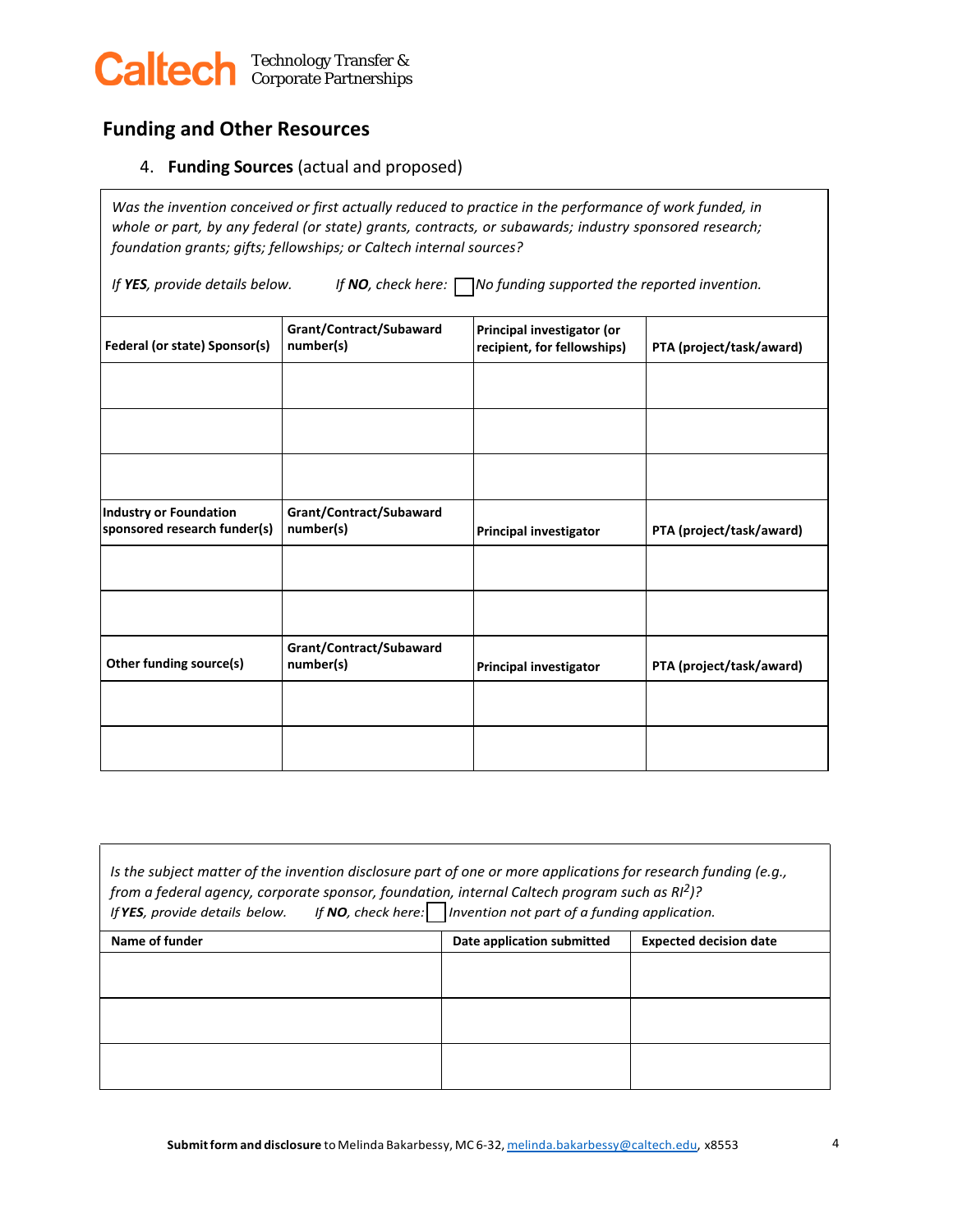

5. Did any Caltech researcher use any **non-Caltech resources**(computational,facilities, equipment) to develop this technology (e.g., LBNL Joint Genome Institute)? If YES, provide details below. If NO, check here: No non-Caltech resources used.

If **yes**:

Please describe here and attach a copy of any agreement pertaining to this use.

## **6. 3rd-party Materials or Data**

Were any materials (e.g., plasmids, cell lines) or data used in making the invention received from a third party?

If **YES**, provide details below. If **NO**, check here:  $\Box$  No third-party materials used.

If **yes**:

Please identify provider and whether there was a material transfer agreement (MTA) or data sharing/use agreement.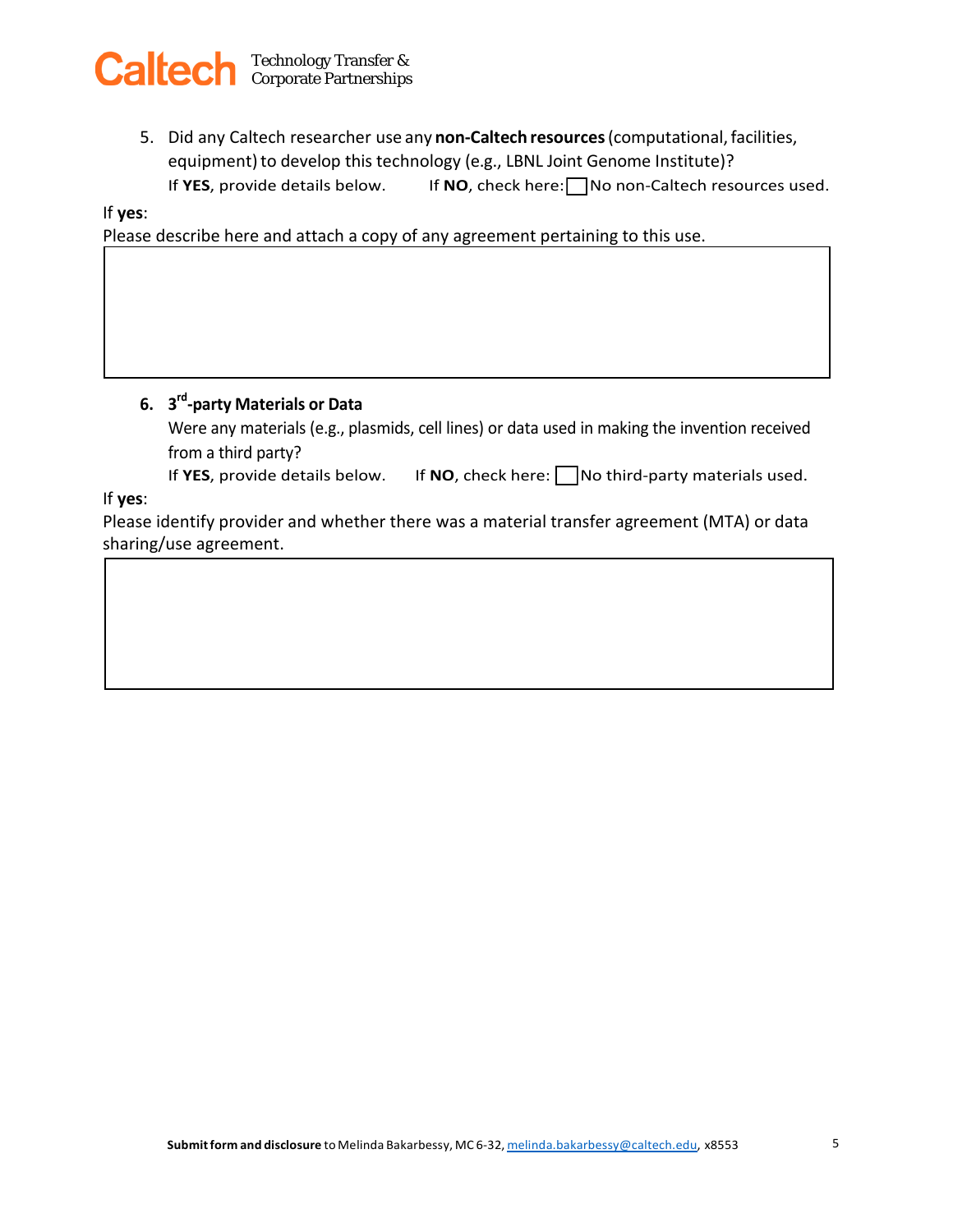

# **Publication(s) and Public Disclosures**

7. Has your invention been disclosed in a publication or otherwise been made available to the public, *or is a future publication date known or anticipated*?

| N |
|---|

**YES** Publication date:

of your invention disclosure? 8. Are you including a **manuscript (published, or in preparation for publication)** as part

If **YES**, provide details below. If **NO**, check here:  $\Box$  No manuscript included.

If **yes**:

- If published, provide **full citation**, including earliest date available (print or online).
- If submitted for publication but not yet published, provide journal name, date of submission, and status.

9. Are you including any **conference presentation material**?

If YES, provide details below. If  $NO$ , check here:  $\Box$  No conference materials included.

If **yes**:

Please provide name and location of conference and date of public disclosure (upcoming or past), and details about any conference proceedings or pre-conference publications. If an abstract was or will be made available in association with the conference, please include a copy of the abstract and indicate date of publication.

Please provide details (including timing) of any other anticipated disclosures below.